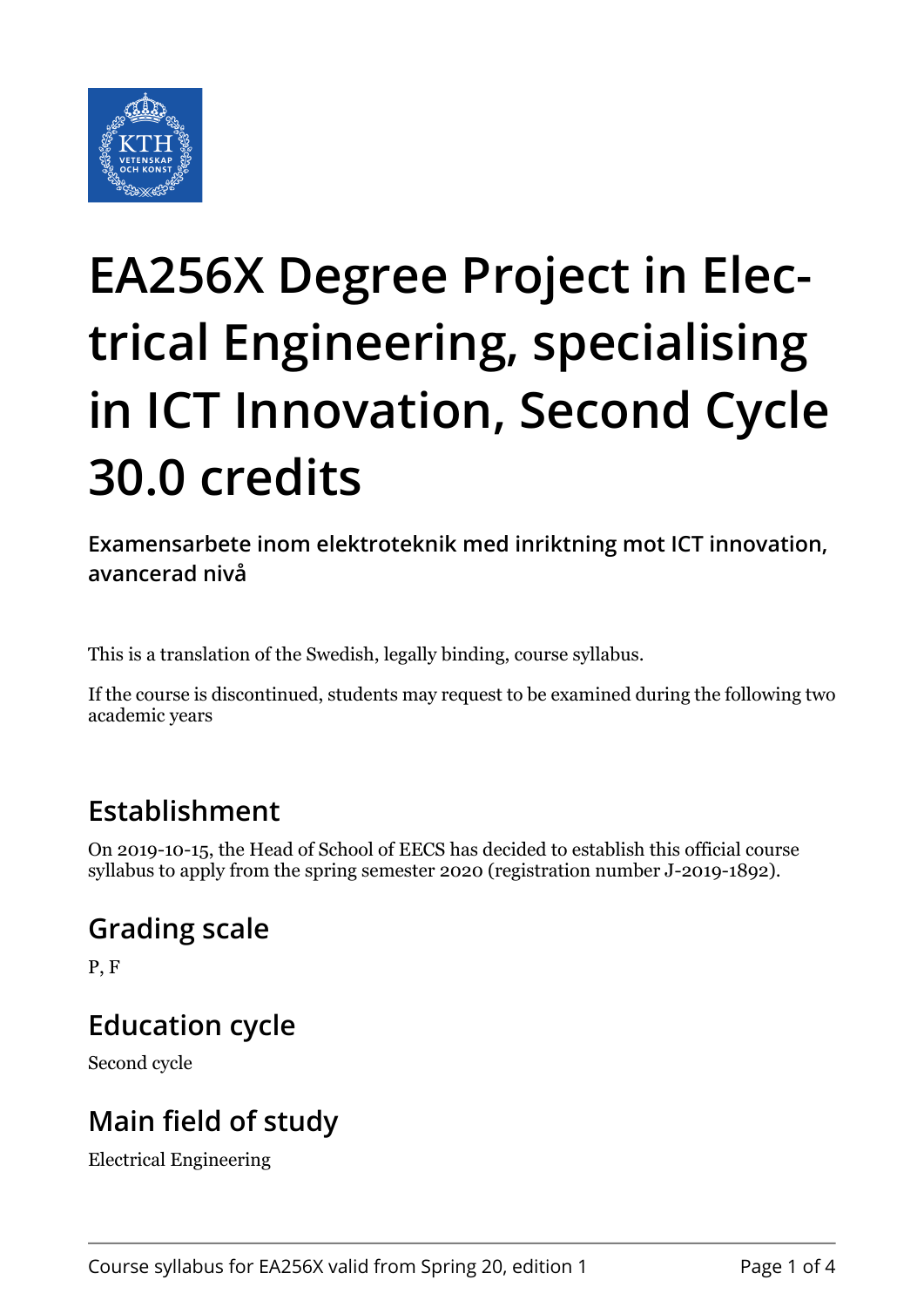# **Language of instruction**

The language of instruction is specified in the course offering information in the course catalogue.

# **Intended learning outcomes**

After passing the degree project course, the student should be able to:

- show advanced knowledge within the main field of study/the specialisation for the education, including advanced insight into current research and development work
- show methodological knowledge within the main field of study/the specialisation for the education
- participate in research and development work and thereby contribute to the knowledge development
- with a holistic approach, critically, independently and creatively identify, formulate, analyse, assess and deal with complex phenomena and issues, even with limited information
- plan and with adequate methods carry out qualified assignments within given frames, and evaluate this work
- integrate knowledge critically and systematically and identify the need of additional knowledge
- in Swedish or in English, in speech and writing clearly report and discuss their conclusions and the knowledge and arguments on which they are based
- within the frames of the degree project identify the role of the scholarship and the engineer in the society
- within the frame of the specific degree project identify which issues that need to be answered in order to observe relevant dimensions of sustainable development
- within the frames of the degree project assess and show awareness of ethical aspects of research and development work, with respect to methods, working methods and results of the degree project

in order to be able to participate in research and development or work independently in other qualified activities according to the national aims for a Degree of Master of Science in Engineering and Degree of Master of Science in Higher Education Ordinance.

# **Course contents**

Before the degree project course is started, the student should identify an appropriate degree project assignment and formulate a project proposal, so that this can be approved by the examiner. The assignment should be chosen so that it implies a natural progression of the knowledge and skills that have been acquired within the education and in a possible specialisation within the education.

 • The student writes an individual plan for the degree project, in which the problem description/assignment and the preconditions for the implementation of the work are specified.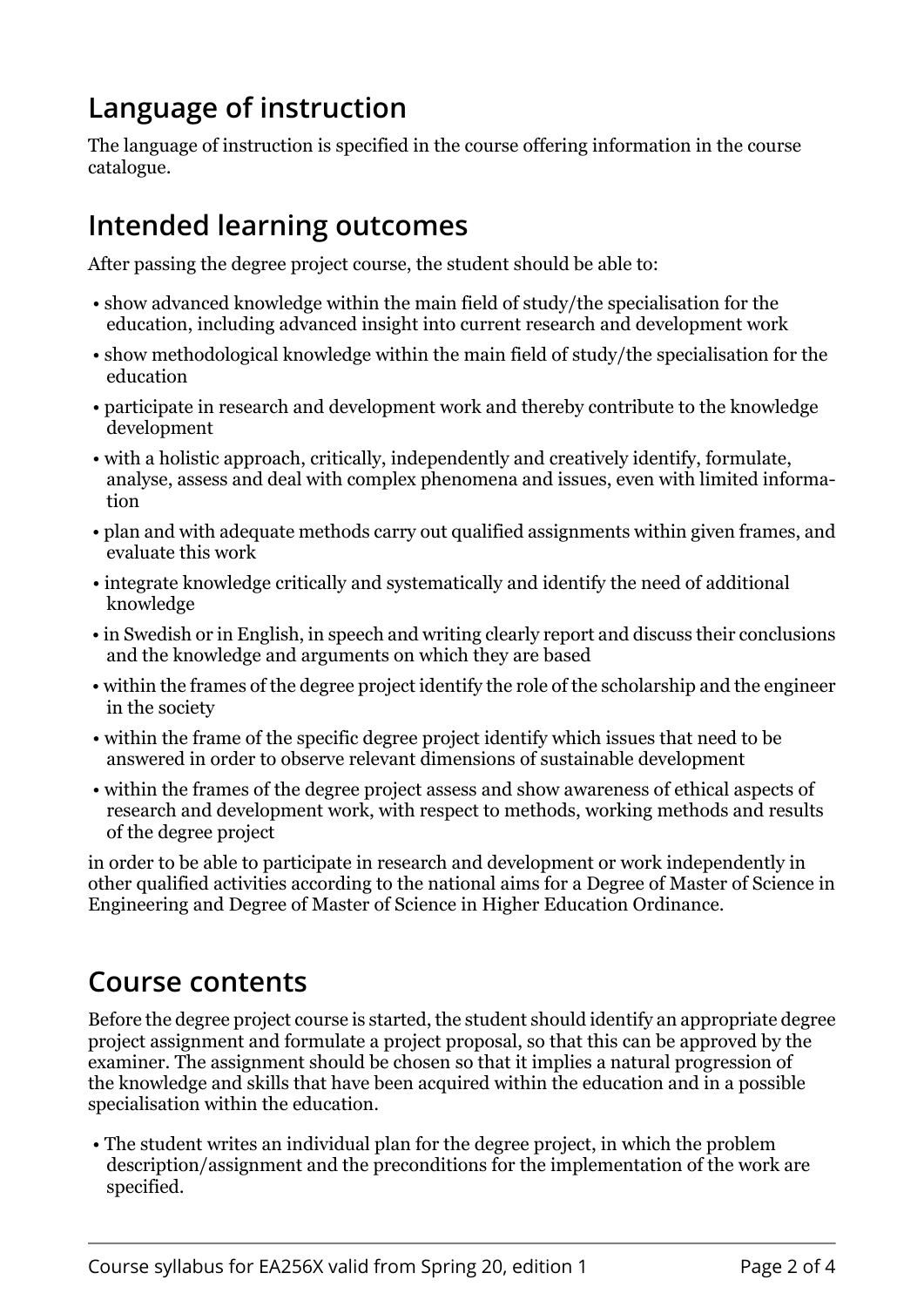- The student carries out an in-depth pre-study including discussions of method choice and theoretical background with a literature study that is reported as part of a draft to a preliminary version of the written degree project report.
- The student independently carries out a degree project, where knowledge and methods from the education are applied.
- The student plans and carries out an oral presentation and defence of his or her degree project.
- The student carries out an oral and written review of another second-cycle degree project.
- The student writes and presents a written degree project report, where the student clearly accounts for and discusses own conclusions in the degree project and the knowledge and the arguments that underpin them.
- The student carries out a self-evaluation of the degree project according to established model.

# **Specific prerequisites**

Passed courses at second cycle level of at least 60 credits, including courses that are relevant for the degree project including a course in theory of knowledge and research methodology.

If the student is registered on an engineering programme should all courses that are required for issuing of Degree of Bachelor be completed.

#### **Examination**

• PRO1 - Project, 30.0 credits, grading scale: P, F

Based on recommendation from KTH's coordinator for disabilities, the examiner will decide how to adapt an examination for students with documented disability.

The examiner may apply another examination format when re-examining individual students.

In PRO1 is included

- individual plan for the degree project
- pre-study, discussion of method choice and literature study
- written report with summary/abstract in both swedish and english
- self-assessment report
- an oral presentation
- a written and oral review (public discussion) of another student's second-cycle degree project
- the final version of the report.

# **Other requirements for final grade**

Active attendance at two oral presentations of degree projects for second-cycle studies.